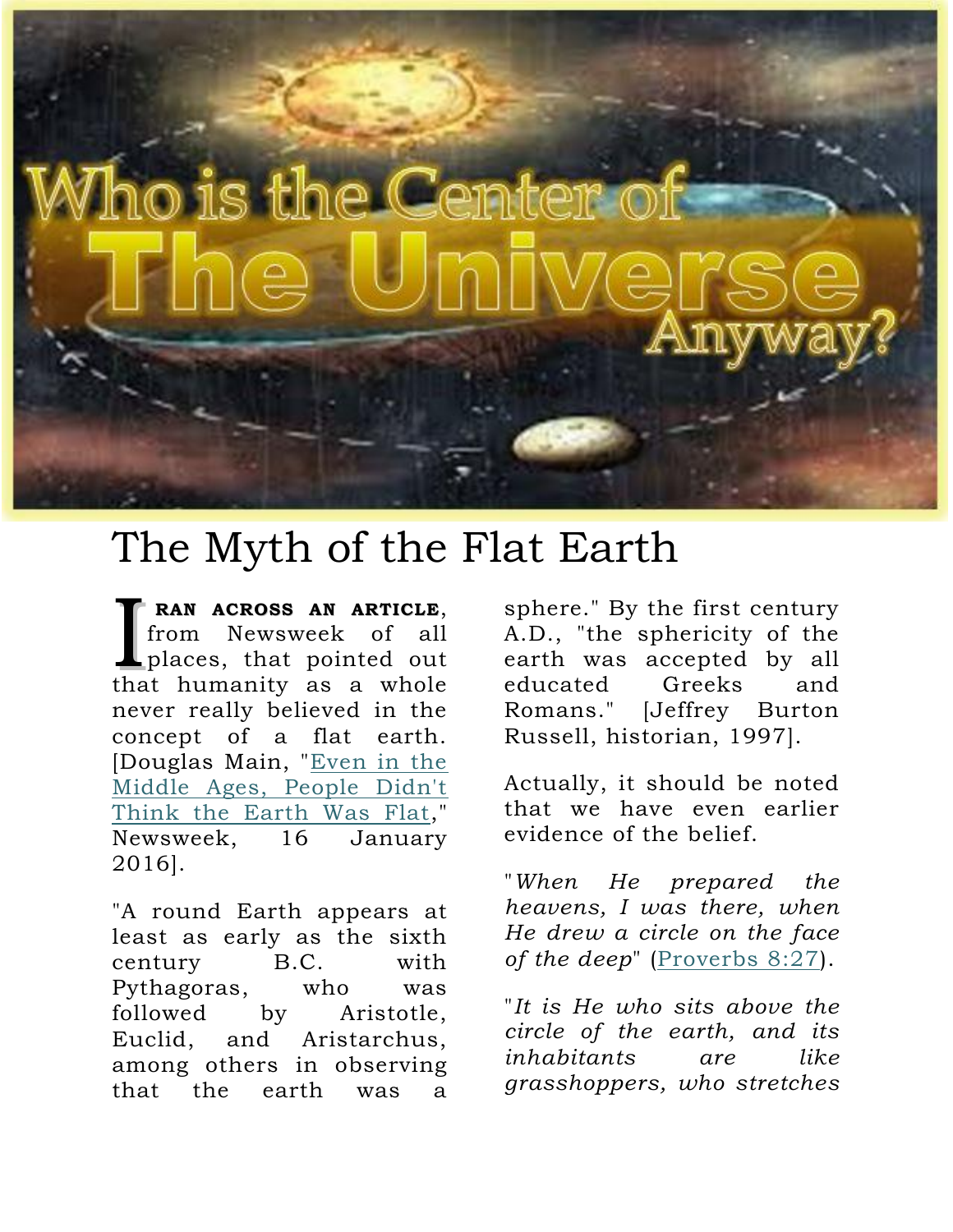*out the heavens like a curtain, and spreads them out like a tent to dwell in*" [\(Isaiah 40:22\)](http://biblia.com/bible/nkjv/Isaiah%2040.22).

The Hebrew word translated as "circle" is *chuwg* (or sometimes transliterated as *khug*). It translates the concept of something round, rounded, or dome shaped and can be applied to a spherical shape. For

example, the other place this word is used is "*Clouds are a hiding place for Him, so that He cannot see; and He walks on the vault of heaven*" [\(Job](http://biblia.com/bible/nkjv/Job%2022.14)  [22:14\)](http://biblia.com/bible/nkjv/Job%2022.14) to describe shape

of the sky. Notice that "dome" would be an accurate translation in all three usages of the word in the Bible.

*Chuwg* is not used in the Bible to describe a flat circle or a disk. You cannot take what people wish this word to mean and then state that is how it was used by the writers of the Bible. The Hebrew word for a flat circle, by the way is *cabab*. "*So he had the ark of the LORD taken around the city, circling it once; then they came into the camp and spent the night in the camp*" [\(Joshua 6:11\)](http://biblia.com/bible/nkjv/Joshua%206.11).

[Proverbs 8:27](http://biblia.com/bible/nkjv/Proverbs%208.27) is of particular interest because it says the oceans (the deep) are round or circular. Yet, it

> cannot be describing the shape of the shoreline since they are anything but round. However, the surface of the oceans (its face) is round or spherical in shape. We

know such to be true because the earth is a sphere and the oceans take on a rounded (or if you will, a circular) shape. A disk shaped world would not give the oceans a circular, rounded, or dome shape.

Isaiah lived about 740-681 BC. Solomon, who wrote Proverbs, lived about 990- 931 BC. Thus, the idea that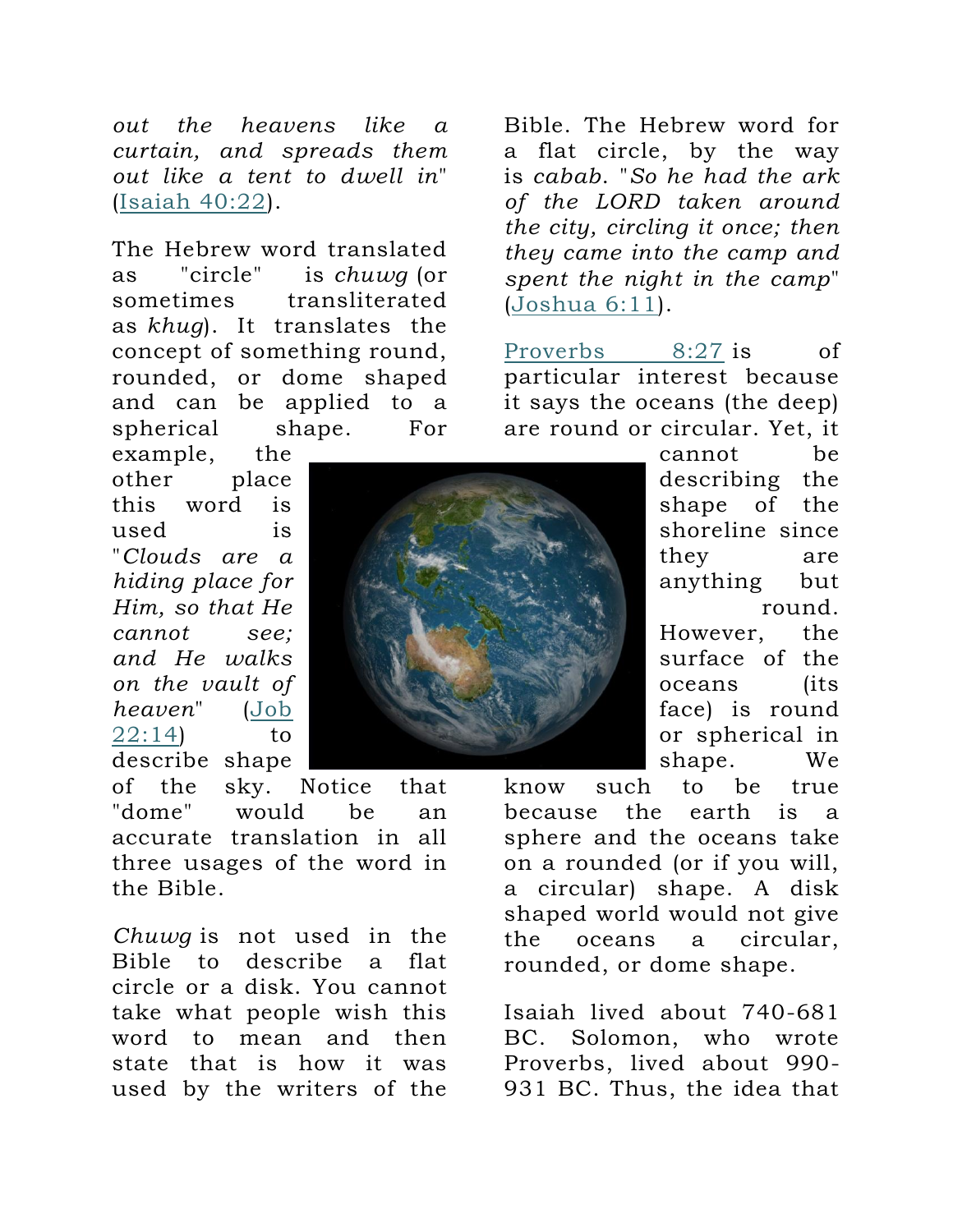the earth was spherical has been around for many thousands of years, probably for as long as man has been on the earth.

Douglas Main, the writer of the Newsweek article, goes on to note that Christianity didn't change the acceptance of a round earth.

"While between two and five early popes denied the sphericity of the Earth, the vast majority of people disagreed. "The point is that no educated person believed" the Earth was flat, Russell notes."

**"So where did the myth arise that ancient people believed in a flat earth?"**

misrepresent the church fathers and their medieval successors as believing in a flat earth, in his *On the Cosmographical Ideas of the Church Fathers*," published in 1834, Russell writes."

Wanting to disparage Christianity, these writers decided that early religious people had to have believed in a flat earth -- not

> because of evidence but because of their own dislike of religion.

"Why bother perpetuating falsehoods? Russell and Gould suggest **the flatearth myth was used to** 

So where did the myth arise that ancient people believed in a flat earth?

"The fault lies with 19th century writers such as Washington Irving, Jean Letronne and others. Letronne was "an academic of strong anti-religious prejudices ... who cleverly drew upon both to

**demonize Christians and religion in general, and to lionize scientists**. "The falsehood about the spherical earth became a colorful and unforgettable part of a larger falsehood: the falsehood of the eternal war between science (good) and religion (bad) throughout Western history," Russell writes.